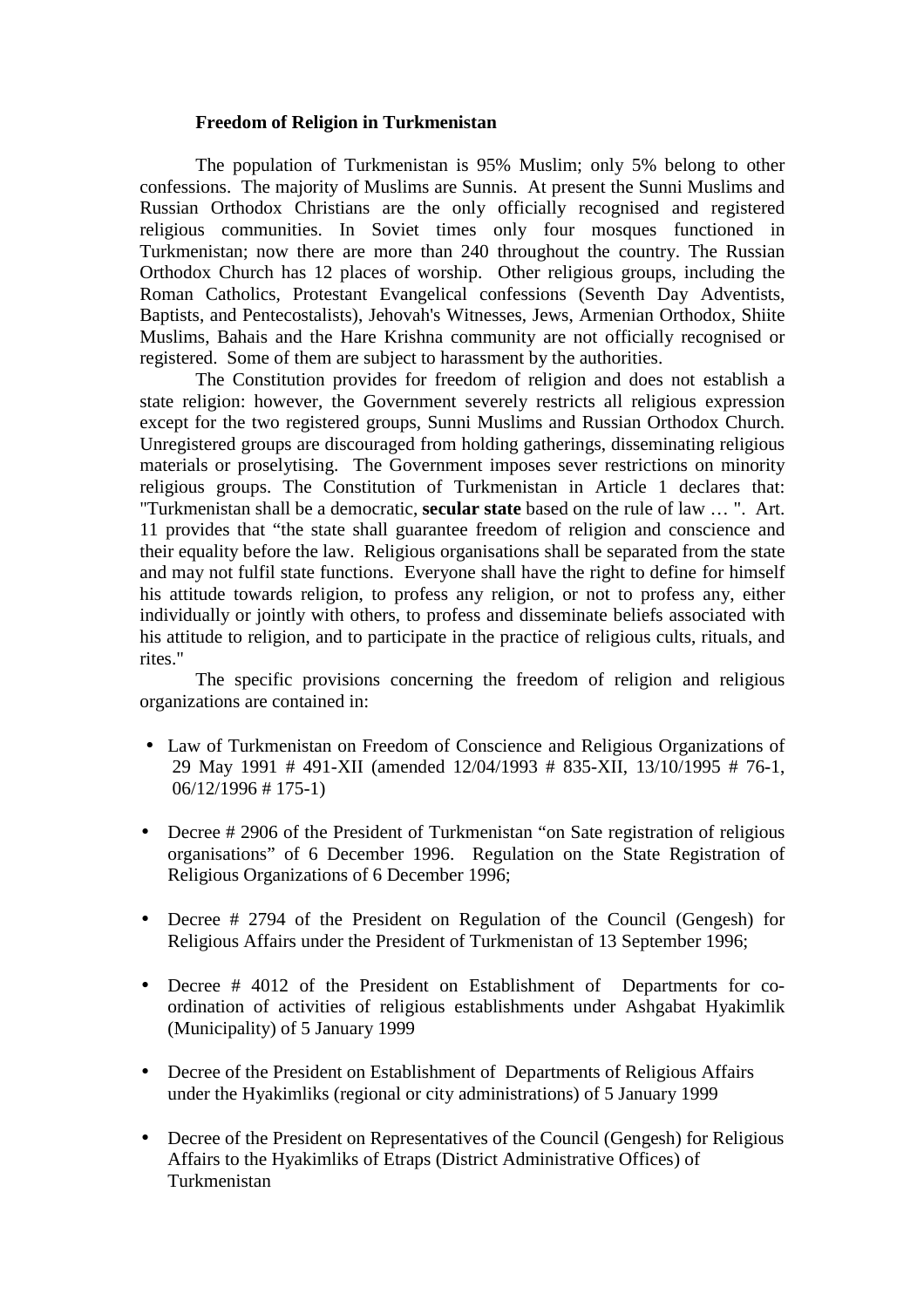- Regulation on the Procedure for Conducting Gatherings, Meetings, Marches and Demonstrations of 15 November 1988 # 1331-XI
- Decree #1332-XI on Punishment for Violating the Procedure for Conducting Gatherings, Meetings, Marches and Demonstrations of 15 November 1988;
- Administrative Code of Turkmenistan came into force on 17 December 1984. Article  $178^2$  "Violation of the regulation for organising and conducting gatherings, meetings, marches and demonstrations (amended in 15 November 1988) and Article 205 "Violation of legislation on religious organisations".
- Penal Code came into force on 12 June 1997. Article 223 "Violation of the procedure for conducting gatherings, meetings and demonstrations"

## • **Law of Turkmenistan on Freedom of Conscience and Religious Organizations of 29 May 1991 # 491-XII (amended 12/04/1993 # 835-XII, 13/10/1995 # 76-1, 06/12/1996 # 175-1)**

Art. 3 of the **Law of Turkmenistan on Freedom of Conscience and Religious Organizations** provides that: "Everyone in Turkmenistan has the right to determine independently his attitude towards religion, to profess it individually or together with other persons of the same belief, or to profess none at all, to express and to disseminate beliefs related to a religious ideology and to participate in exercising religious rites."

According to Art.13 of this law all congregations are required to register with the Ministry of Justice. The request for registration should be signed by not less than 500 Turkmen citizens of at least 18 years of age. The law contains no reference to the place of residence of applicants. Before registering a religious group, the Ministry of Justice is to consult the Council (Gengesh) on Religious Affairs under the President of Turkmenistan.

The situation of small religious groups worsened after the Law on Freedom of Conscience and Religious Organisations of 1991 was amended in October 1995 to require that religious groups must have 500 adherents in order to be registered as a legal entity.

In practical terms, attempts to register religious organizations or groups other than the Sunni Muslims and Russian Orthodox have failed because of not always justified obstacles and difficulties during the registration process, such as the requirement of the Ministry of Justice that the 500 signatories must reside in the same location. As a result, all registered confessions except the Sunni Muslims and Russian Orthodox lost their registration.

The 1995 amendments effectively outlawed public worship by small religious communities, but the Law on Freedom of Conscience and Religious Organisations specifically permits persons of the same confession to worship together privately. In practice, although the law does not provide such requirements, official permission of the authorities must be obtained for any religious gathering (mass meeting or demonstration for religious purposes). During a meeting with authorities including the leaders of the Council on Religious Affairs, the Centre was informed that in practical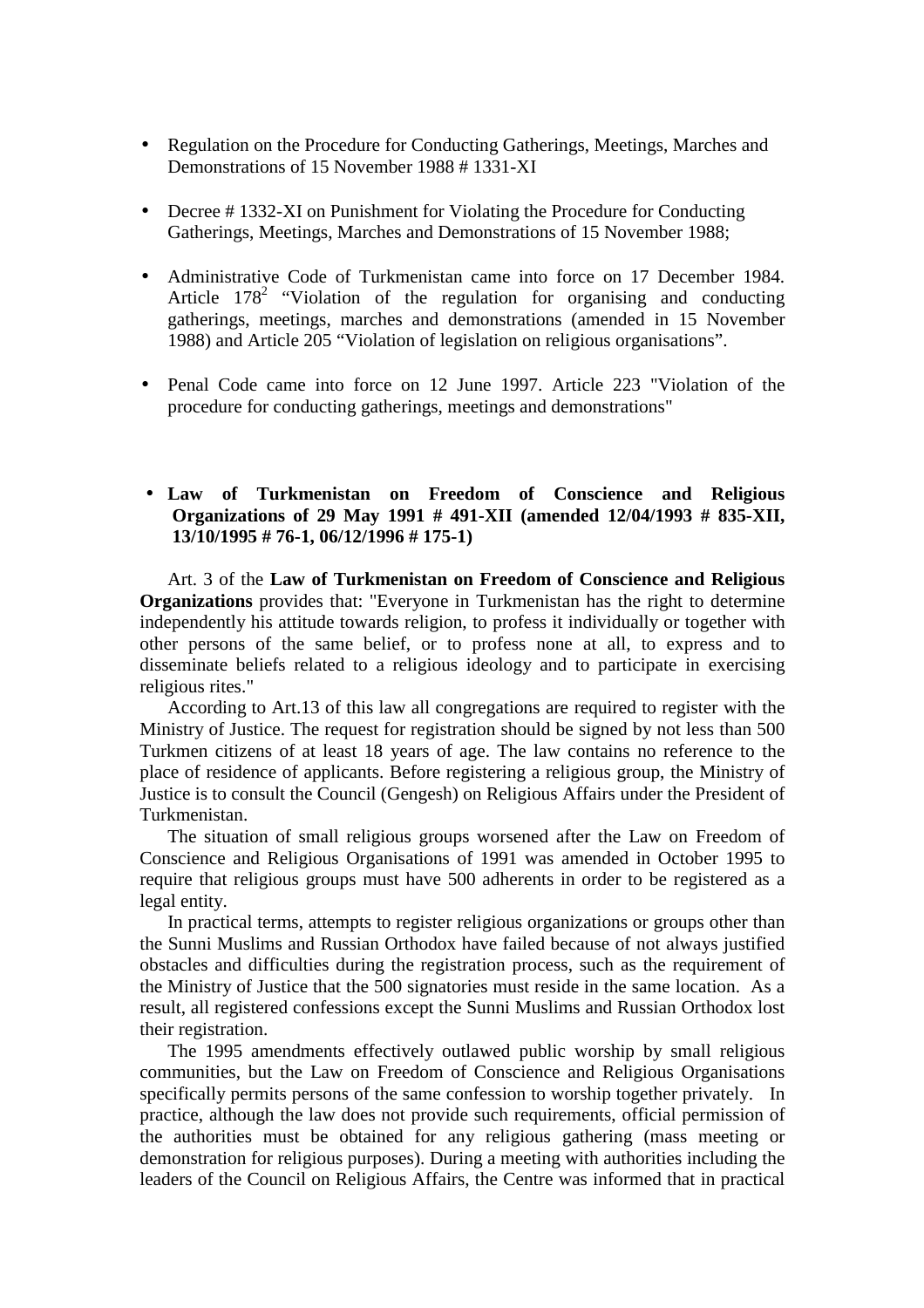terms such gatherings are permitted only in order to establish the group that will organize the religious community and gather the signatures required for registration

• **Decree # 2906 of the President of Turkmenistan "on Sate registration of religious organisations" of 6 December 1996. Regulation on the State Registration of Religious Organizations of 6 December 1996**

This Decree established procedure for registration of religious organisations. Religious organisations registered already before adoption of this Decree had been required to reregister with the Ministry of Justice before 1 March 1997.

Regulation on state registration requires that application for registration should be signed by not less than 500 members, at least 18 years old and contains list of documents necessary for registration:

- a) Charter;
- b) Confirmation that religious association belongs to the registering religious organisation. If such confirmation can not be provided or confirmation was issued by the foreign religious association the Ministry of Justice should inquire for additional information and opinion from Gengeshi for Religious Affairs under the President of Turkmenistan (in this case decision is taken within three months):
- c) Minutes from the meeting, which adopted the Charter;
- d) List of citizens founders of religious organisation;

Charter of the religious organisation must contain information on a type, location of religious organisation, its religious affiliation, place the structure of religious organisations, right to establish enterprises, media, other religious organisations and academic institutions.

Ministry of Justice shall consider the application for registration within one month and within three months as prescribed in item b.

Ministry of Justice after considering the application can take one of the following decisions:

- 1. To register religious organisation in this case the Ministry of Justice issues a Certificate on State Registration and presents registration card to the Gengeshi for Religious Affairs under the President of Turkmenistan.
- 2. To refuse the registration. Refusal to register religious organisation is possible in case of violation of the procedure of registration established by the Law "on Freedom of conscience and religious organisations in Turkmenistan" and if documents required to establish the religious organisation do not correspond to the requirements of the legislation of Turkmenistan. Decision on refusal of state registration must be issued in writing form within three days indicating the legal basis for refusal. Such a decision should also indicate to which legal act establishment of religious organisation and its documents required to establish religious organisation it contradicts. The above decision can be appealed to a court.

The Ministry of Justice maintains Registry of state registration of religious organisations.

Information on religious organisations registered with the Ministry of Justice is published in media.

Ministry of Justice should present within one week to the Gengeshi for Religious Affairs under the President information on changes and amendments that have been made in the Charter of religious organisation or termination of activities of religious organisation.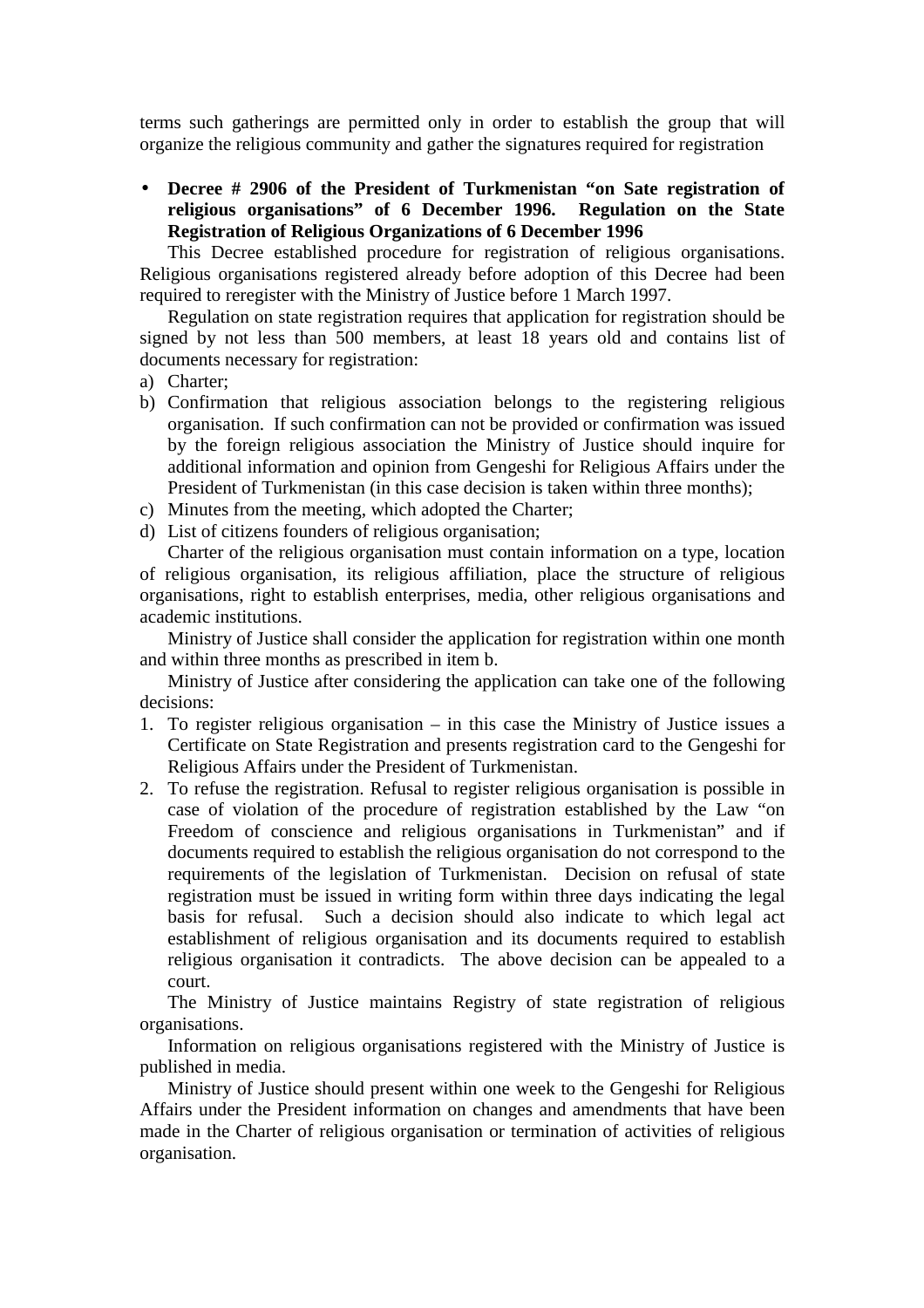• **Decree # 4012 of the President on Establishment of Departments for coordination of activities of religious establishments under Ashgabat Hyakimlik (city Municipality) of 5 January 1999**

This Decree establishes the Department for Co-ordination of activities of religious establishments under Ashgabat Hyakimlik (Municipality) and approved Regulation on Department for co-ordination of activities of religious establishments under Ashgabat Hyakimlik (Municipality).

The Regulation in its Article 3 enumerates the functions of the Department as: coordination and guidance of activities of religious establishments in Ashgabat and providing them with financial, technical and other assistance.

Article 2 states that Department in its work is guided by legislation of Turkmenistan, relevant legal acts and directions of the Gengeshi for Religious Affairs under the President of Turkmenistan.

According to the Regulation, the Department has the right to:

- a) Hire specialists and scientists to work in religious establishments (mosques);
- b) To select and manage independently personnel in the mosque, to determine procedure and condition of employment in accordance with the law in force;
- c) To purchase property necessary for Department's activity;
- d) To purchase, sell, rent or give for rent real estate and moveable property.

Head of the Department and its deputies can be hired or dismissed by Mayor of Ashgabat with prior approval of the Gengeshi for Religious Affairs under the President.

• **Decree # 2794 of the President on Regulation of the Council (Gengesh) for Religious Affairs under the President of Turkmenistan of 13 September 1996**

This Decree approved Regulation on Gengeshi (Council) for Religious Affairs under the President of Turkmenistan. The Regulation defines Gengeshi as a state expert and consultative body on religious issues and enumerates the functions of the Gengeshi as: ensuring and co-ordination activities of state bodies with religious organisations of all confessions, which are active in Turkmenistan; representing before the state bodies interests of religious organisations of all confessions registered in Turkmenistan; maintaining contacts with the bodies on religion affairs of other states; studying the activities of religious organisations with respect to abidance by the religious organisations of legislation of Turkmenistan on freedom of religion and belief; considering applications and complaints from the citizens and their organisations connected to the activities of religious organisations; maintaining database on religious organisations in Turkmenistan and providing high state bodies with information on religious organisations; assisting religious organisations in preparing the staff in religious academic institutions in Turkmenistan and abroad; assisting in translation and publishing religious literature; promoting understanding and tolerance between the religious organisations of different confessions. The Gengeshi has the right to: establish expert councils from representatives of the religious organisations of all confessions in order to conduct religious expertise and provide conclusions upon requests of the state bodies and courts; upon request of the President participate in a law drafting related to the religious freedom.

The Gengeshi for Religious Affairs plays an intermediary role between the government bureaucracy and registered religious organisations, but does not promote actively inter-faith dialogue.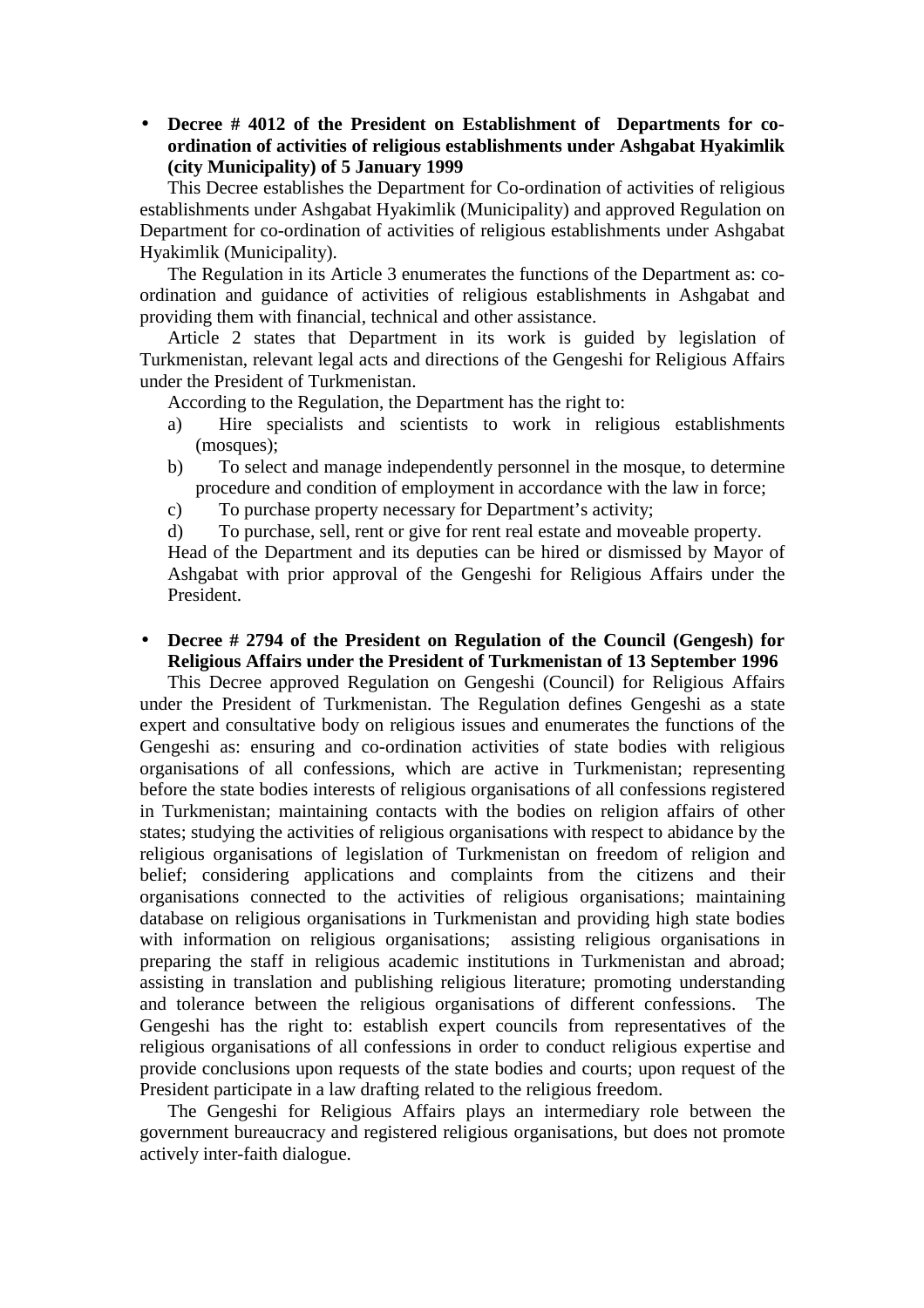• **Regulation # 1331-XI on the Procedure for Conducting Gatherings, Meetings, Marches and Demonstrations of 15 November 1988**

Article 1 of the Regulation states that, exercising of the right to freedom of associations and meetings is ensured by providing to the citizens and their organisations **public building, streets, squares and other public places**.

Application for conducting meetings, marshes, gatherings or demonstrations should be filed by the authorised persons of the organisations, enterprises, establishments, public organisations and group of citizens to the city or district municipality.

It should contain:

- a) Type of event (gathering, meeting, march, demonstration), its aim, place, route, approximate number of attendees, date, time;
- b) Persons responsible for security during the event.

City or district municipality has the right to request additional information. Application should be submitted ten days prior of the vent. The above mentioned authority should consider and inform in writing applicant not less than five days prior to the event. In order to ensure security and public order authorities can change the place, date and other conditions connected to the event. Application for meeting, gathering or demonstration can be rejected if their aim violates the Constitution, laws and other legal acts. Rejection of the application should be motivated.

• **Administrative Code of Turkmenistan came into force on 17 December 1984. Article 178<sup>2</sup> "Violation of the regulation for organising and conducting gatherings, meetings, marches and demonstrations (amended in 15 November 1988) and Article 205 "Violation of legislation on religious organisations".**

## • **Penal Code came into force on 12 June 1997. Article 223 "Violation of the procedure for conducting gatherings, meetings and demonstrations"**

Members of unregistered religious congregations gathered in private apartments or houses, may be subject to administrative measures provided in the Article  $178<sup>2</sup>$  of Administrative Code (fines and administrative arrest) and, after such measures are exhausted, to criminal prosecution (art. 223 of the Penal Code, "Violation of the procedure for conducting gatherings, meetings and demonstrations"). In these cases local authorities apply the regulations on procedures for conducting gatherings, meetings, marches and demonstrations," despite the fact that Article 1 of the regulations limits the scope of the application of this Regulation only to the public buildings, streets, squares and other public sites. Application of these regulations to private apartments and houses falls far beyond their scope.

The Turkmen authorities maintain that anyone can exercise his right to freedom of religion by worshipping on his own or with "other believers", disseminating religious literature or proselytising only after having registered as required by law. The "number " of believers is not clear but it is usually limited to the household. Bigger gatherings are considered as exceeding formula of "other believers".

All gatherings or other activities of religious groups that have not obtained formal registration are prohibited. In this case, even if gathering has clearly religious and limited number of participants the Law on Public Associations is applied (despite the fact that this law contains a provision excluding its applicability to religious